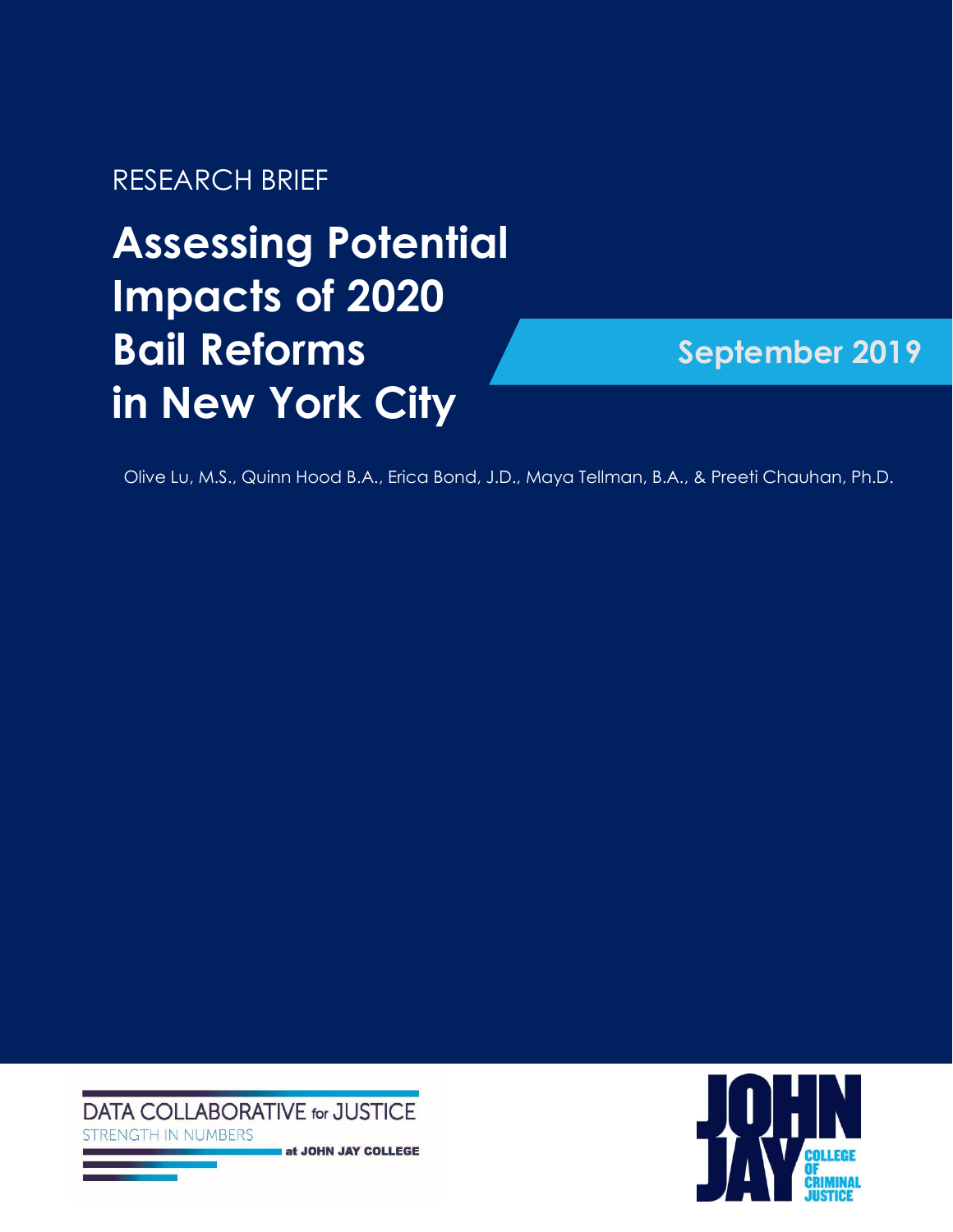#### **September 2019**

*Olive Lu, M.S., Quinn Hood B.A., Erica Bond, J.D., Maya Tellman, B.A., & Preeti Chauhan, Ph.D.*

On April 1, 2019, New York State passed extensive legislative reforms ("2020 Criminal Justice Reforms") aimed at transforming the criminal justice system and its impact on New Yorkers. Among the most significant changes are those to the laws governing bail in New York State ("2020 Bail Reforms"),<sup>1</sup> which will go into effect on January 1, 2020. These reforms will, among other things, restrict the charges eligible for bail, mandate that individuals be released on recognizance (ROR)<sup>2</sup> unless more restrictive conditions are needed to assure return to court, and require courts to consider an individual's ability to pay bail. In order to provide the public with a sense of what can be expected once the 2020 Bail Reforms go into effect, this brief examines how the reforms would have impacted the number and proportion of cases resulting in pretrial release without bail in the past. Forthcoming research and reports from Data Collaborative for Justice (DCJ) at John Jay College will address other aspects of the 2020 Criminal Justice Reforms and will include a report estimating the potential impacts of the expanded use of desk appearance tickets (DATs)<sup>3</sup> in lieu of custodial arrests as well as reports on actual impacts of the reforms post-implementation in January 2020.

#### **KEY FINDINGS**

DCJ conducted a retrospective analysis to determine how the 2020 Bail Reforms would have impacted pretrial release outcomes for prior years in New York City for felonies, misdemeanors, and violations. Specifically, DCJ assessed: (1) how 2018 pretrial release outcomes would have differed (across New York City and by borough) had the 2020 Bail Reforms been in effect that year, and (2) how pretrial release outcomes between 2005 and 2018 would have differed had the 2020 bail reforms been in effect during that 13-year period.

**(1) How would 2018 pretrial release outcomes differ had the 2020 Bail Reforms been in place?** *Across NYC*

- **Had the 2020 reforms been in place in 2018, the courts would have been required to order some form of release without bail in an additional 20,349 cases compared to the number actually released without bail in 2018. The cumulative amount of bail set in these 20,349 cases was nearly \$200 million.**<sup>4</sup>
	- » In 2018, 105,161 cases resulted in pretrial release without bail (76.0% of the cases continued beyond arraignment<sup>5</sup>), the courts set bail in 31,609 cases (22.8% of the cases continued beyond arraignment), and in 1,617 cases the courts remanded the charged individual to jail (1.2% of the cases continued beyond arraignment).
	- » Had the 2020 reforms been in place in 2018, release without bail would have been required in 125,510 cases (90.7% of the cases continued beyond arraignment), courts would have been permitted to set bail in 11,260 cases (8.1% of the cases continued beyond arraignment). This assumes that the courts still remanded 1.2% of cases.

#### *By Borough*

- The impact of the 2020 Bail Reforms would not have been uniform across boroughs because of differences in the proportion of continued cases and charge type.
	- » The 2020 Bail Reforms would have had the most impact on cases in Manhattan 91.3% of cases would likely have resulted in release without bail as compared to the 71.9% of cases where release without bail was actually ordered in 2018.
	- » In contrast, the 2020 Bail Reforms would have had less of an impact on cases in Brooklyn an estimated 89.8% of cases would have resulted in release without bail as compared to the 78.7% of cases where release without bail was actually ordered in 2018.
- In 2018, the cumulative amount of bail set in cases that would no longer be eligible for bail in 2020 was \$86,408,750 in Manhattan, \$50,224,400 in Queens, \$33,616,350 in Brooklyn, \$12,484,950 in the Bronx, and \$10,130,950 in Staten Island.<sup>6</sup>
- **(2) How would pretrial release outcomes differ had the 2020 Bail Reforms been in place between 2005 and 2018?**
- The courts would have been required to release individuals without bail in an additional 555,715 cases where bail was actually imposed between 2005 and 2018. (See Appendix)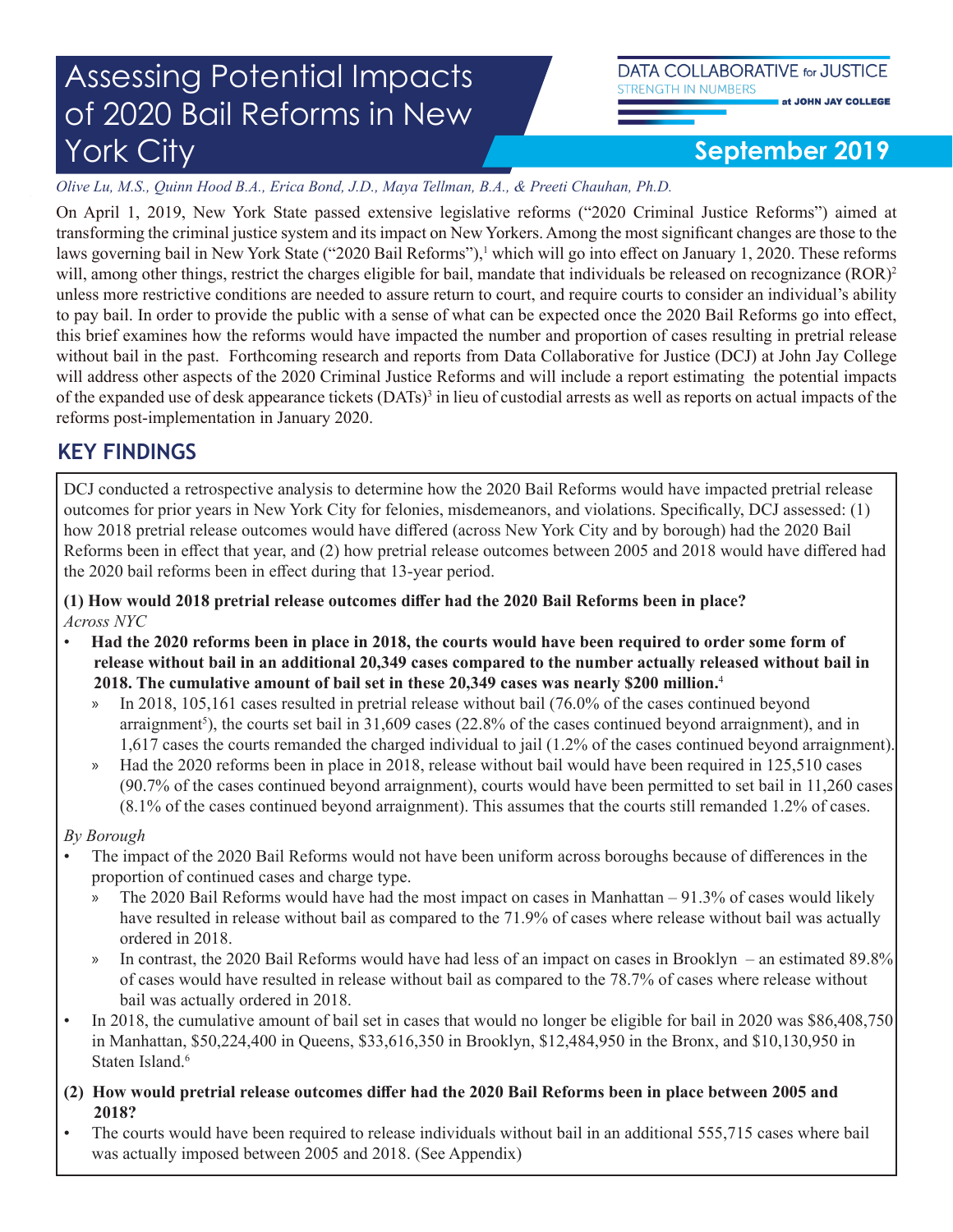#### *Overview of 2020 Bail Reforms*

Effective January 1, 2020, courts will no longer be permitted to set money bail for most people charged with misdemeanors,<sup>7</sup> non-violent felonies,<sup>8</sup> and certain violent felony robbery and violent felony burglary charges in the second degree;<sup>9</sup> instead, the courts will be mandated to order some form of pretrial release. For those cases where pretrial release is not required – mostly violent felony charges – the courts will still be permitted to impose money bail or remand individuals to custody. In all cases (including those that are still eligible for money bail/remand), the courts will be required to release on recognizance, "unless it is demonstrated and the court makes an individualized determination that the principal poses a risk of flight to avoid prosecution."<sup>10</sup> If the court finds that an individual poses a risk of flight, the court is required to "select the least restrictive alternative and condition or conditions that will reasonably assure the principal's return to court" and explain the pretrial release determination on the record or in writing.11 For cases no longer eligible for bail, if the court finds on the record or in writing that ROR "will not reasonably assure the principal's return to court," the court is required to release the individual under the "least restrictive non-monetary conditions"12 needed to assure court appearance. For all cases, in determining "the least restrictive kind and degree of control or restriction necessary to secure the principal's return to court," the court will be required to consider, based on available information, certain factors, including the current charge(s), the individuals' criminal conviction record and the individual's history of flight to avoid criminal prosecution.<sup>13</sup> For cases where bail will still be permitted, the courts will be required to consider "individual financial circumstances," "ability to post bail without posing undue hardship," and "ability to obtain a secured, unsecured, or partially secured bond."<sup>14</sup> Finally, individuals who are detained pretrial (either because they were remanded or unable to pay bail) will be entitled to apply for a modification of the court's pretrial release determination (e.g., ROR, release under non-monetary conditions or lower bail) and will be entitled to representation by counsel in this application.<sup>15</sup>

#### **ANALYSIS**

In order to provide an estimate of the impact that the 2020 Bail Reforms will have on pretrial release decisions, the DCJ analyzed New York City Office of Court Administration (OCA) data. This data set includes cases that originated as custodial arrests as well as cases that were processed as "desk appearance tickets" but excludes the small percentage of cases that originate in Supreme Court (which adjudicates only felony cases) rather than Criminal Court (where all misdemeanors and most felonies are arraigned).<sup>16</sup> DCJ examined how many cases where money bail was set in 2018 would likely have resulted in "release without bail" (ROR or nonmonetary conditions ordered) had the 2020 Bail Reforms been in place.

DCJ cautions that the findings contained in this brief should not be interpreted as projections for 2020 and beyond. A variety of factors will influence outcomes including the fact that the number of cases and charge types arraigned in future years will not be the same as those arraigned in prior years. Further, significant additional criminal justice reforms will be implemented simultaneously with the 2020 Bail Reforms.

In addition to a citywide analysis of the impacts of the 2020 Bail Reforms on 2018 cases, DCJ conducted two additional analyses – a borough level analysis and an extended analysis of cases between 2005 and 2018 (See Appendix). The borough-level analysis shows that the impacts of the 2020 Bail Reforms would not have been uniform across the five boroughs of New York City. This is, at least in part, because the boroughs had different numbers and proportions of cases disposed at arraignment (thus changing the universe of cases eligible for bail) and differed with respect to the number and proportion of cases where bail was set. Additionally, boroughs vary in terms of volume and types of cases. The extended analysis of cases between 2005 and 2018 provides a sense of how the 2020 Bail Reforms would have impacted the criminal justice system during a period of higher levels of enforcement. DCJ has documented that enforcement of misdemeanors has declined significantly since 2010.17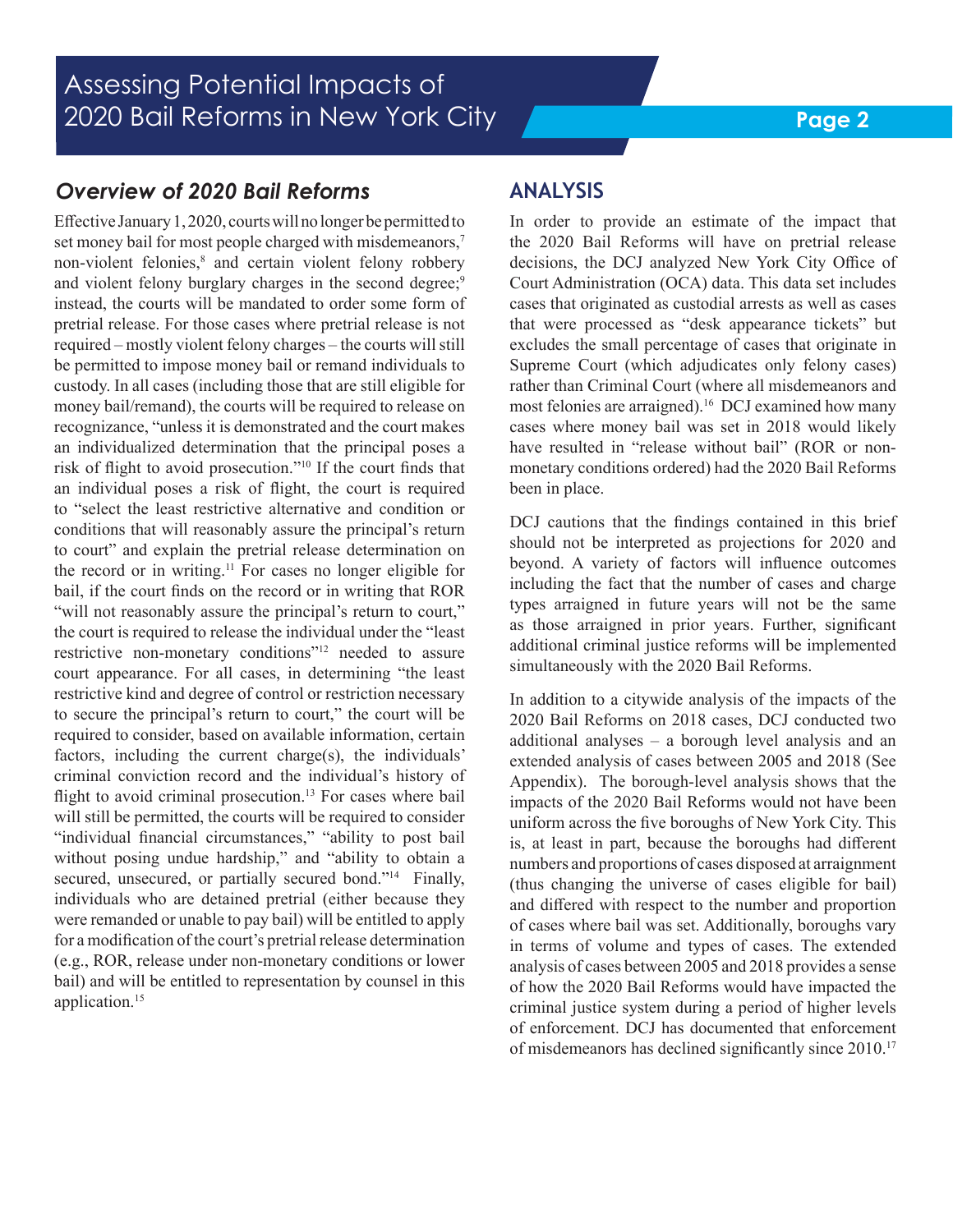#### **Page 3**

#### **DCJ analyzed the OCA data as follows:**

- 1. Examined five outcomes for all cases at arraignment citywide in 2018: case disposed,<sup>18</sup> release without bail, bail set and posted, bail set and not posted, and remand to jail. (See Figure 1: Arraignment Outcomes in 2018)
- 2. Isolated just those cases that were continued beyond arraignment in 2018 (i.e., those cases that were not disposed at arraignment through charges being dropped, a plea deal, or Adjournment in Contemplation of Dismissal [ACD]19) and therefore required a determination as to whether the individual should be released pretrial.
- 3. Identified the number and percentage of continued cases that resulted in one of the following outcomes in 2018: release without bail, bail set and posted, bail set and not posted, and remand to jail. (See Figure 2: Outcomes for Continued Cases in 2018)
- 4. Compared the actual number and percent of cases that resulted in release without bail in 2018 to the estimated number and percent of cases that would have resulted in release without bail had the 2020 Bail Reforms been in place. (See Figure 3: Actual Number and Proportion of Release without Bail in 2018 vs. Estimates Applying 2020 Bail Reforms)
- 5. Repeated steps 1-4 by borough (See Figures 4-6)
- 6. Repeated steps 1-4 for cases between 2005 and 2018 (See Appendix)

#### *Estimated Impact of 2020 Bail Reforms on 2018 Cases Citywide*

#### **Figure 1: Arraignment Outcomes in 2018**

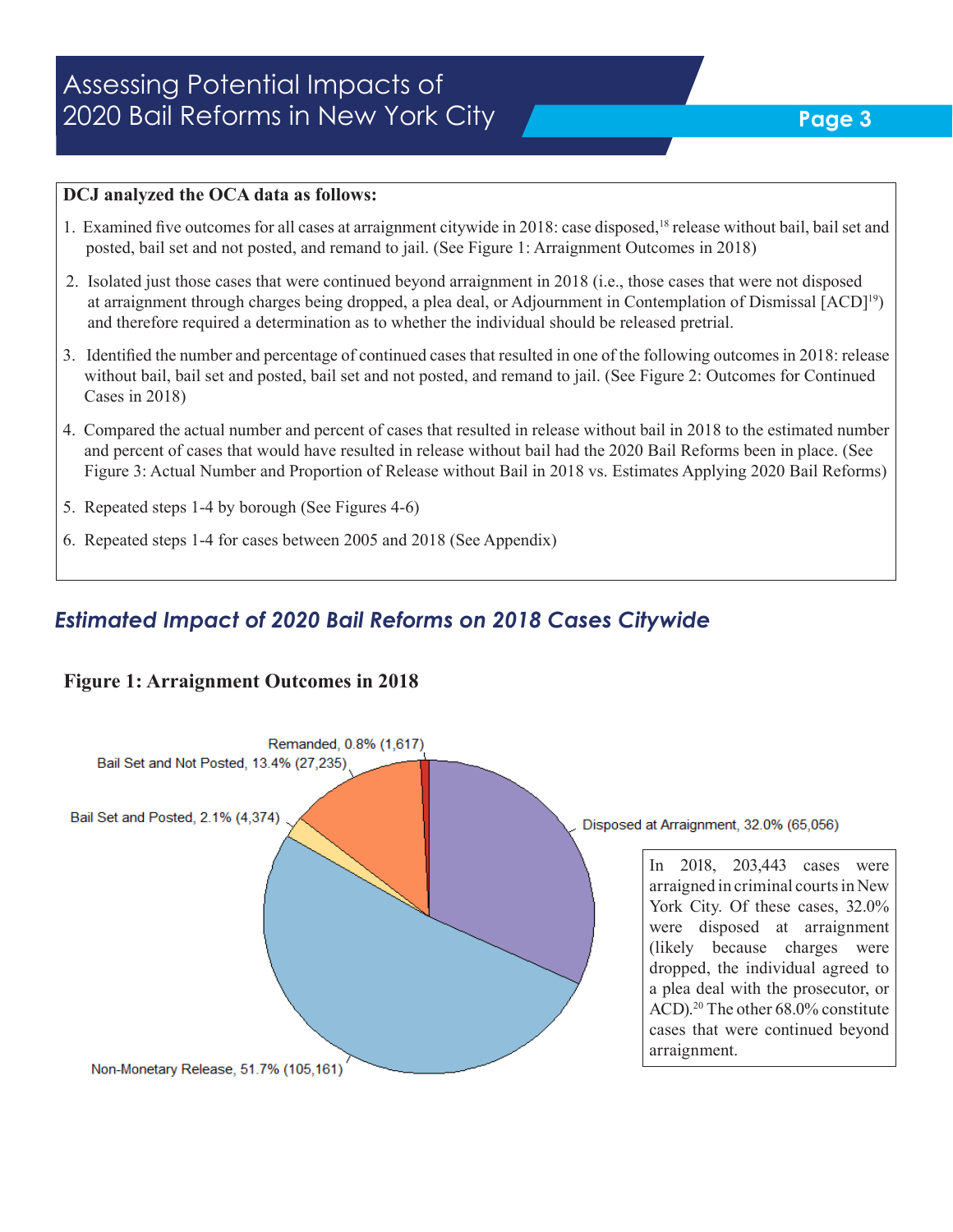#### **Page 4**

#### **Figure 2: Outcomes for Continued Cases in 2018**



**Figure 3: Actual Number and Proportion of Release without Bail in 2018 vs. Estimates Applying 2020 Bail Reforms**



Had the 2020 Bail Reforms been in place in 2018, 20,349 of the 31,609 cases where bail was set would have resulted in release without bail. Thus, in 2018, a total of 125,510 cases (90.7%) would have resulted in release without bail assuming rates of remand and bail remained the same. Had the 2020 Bail Reforms been in place in 2018, money bail would have still been permitted in 11,260 cases, assuming rates of remand and bail for eligible cases remained the same.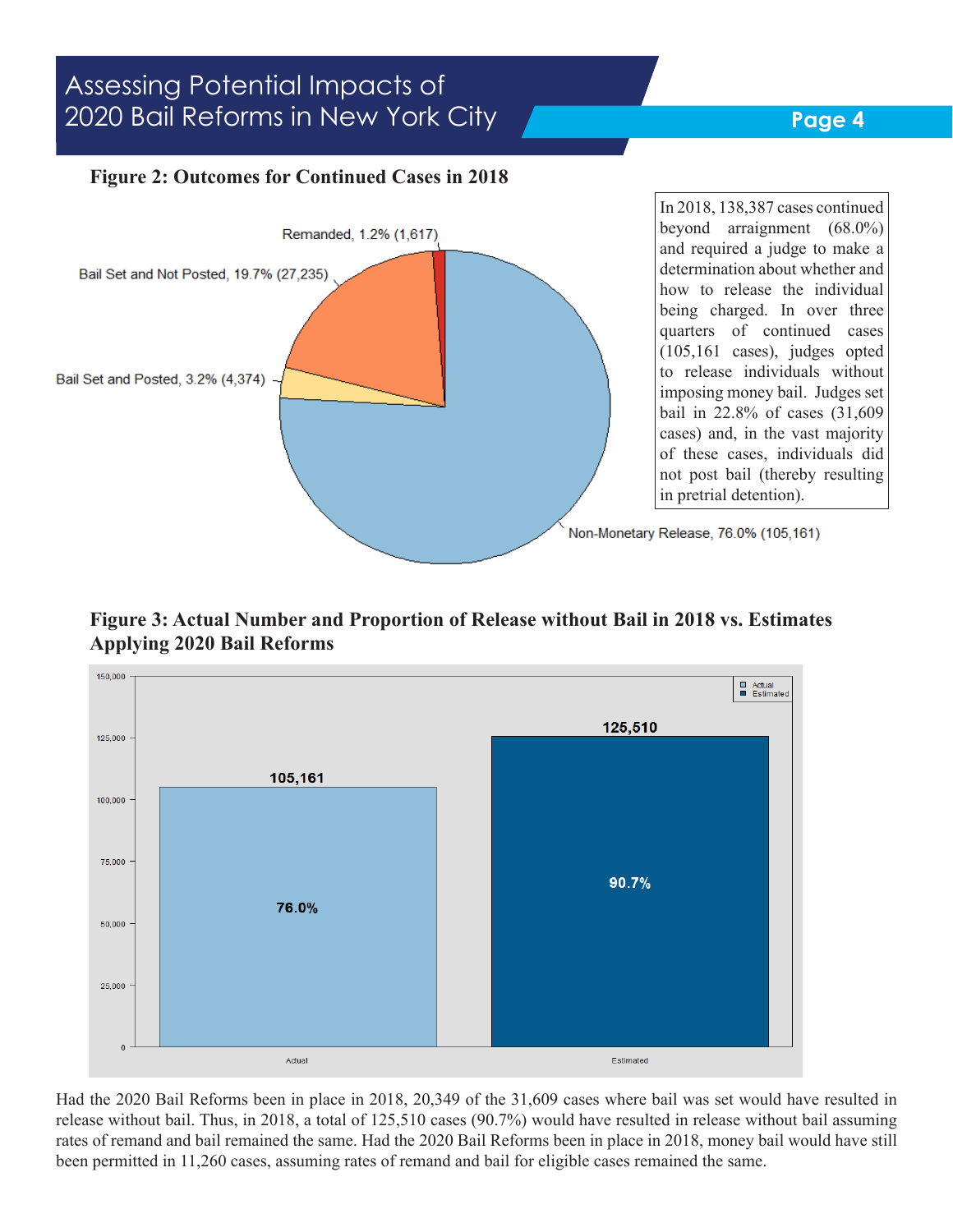#### **Page 5**

#### *Estimated Impact of 2020 Bail Reforms on 2018 Cases by Borough*



**Figure 4: Arraignment Outcomes by Borough in 2018**

In 2018, there was variability by borough in terms of the number of cases and outcomes at arraignment.<sup>21</sup> Some boroughs had a much larger proportion of cases disposed at arraignment thereby shrinking the pool of cases eligible for money bail. Figure 4 shows arraignment outcomes by borough. Brooklyn, which had the greatest number of cases (57,819), disposed 31.9% of its cases at arraignment. Bronx disposed 38.9% of its cases at arraignment while Staten Island disposed 16.6% of its cases.



**Figure 5: Outcomes for Continued Cases by Borough in 2018**

Figure 5 shows release outcomes for cases that continued beyond arraignment. The boroughs varied with respect to the number and proportion of continued cases where release without bail was imposed, bail was set or the individual being charged was remanded to jail. For example, of continued cases, Staten Island had the largest proportion (28.1%) where bail was set, whereas Bronx had the lowest (19.6%) proportion of cases.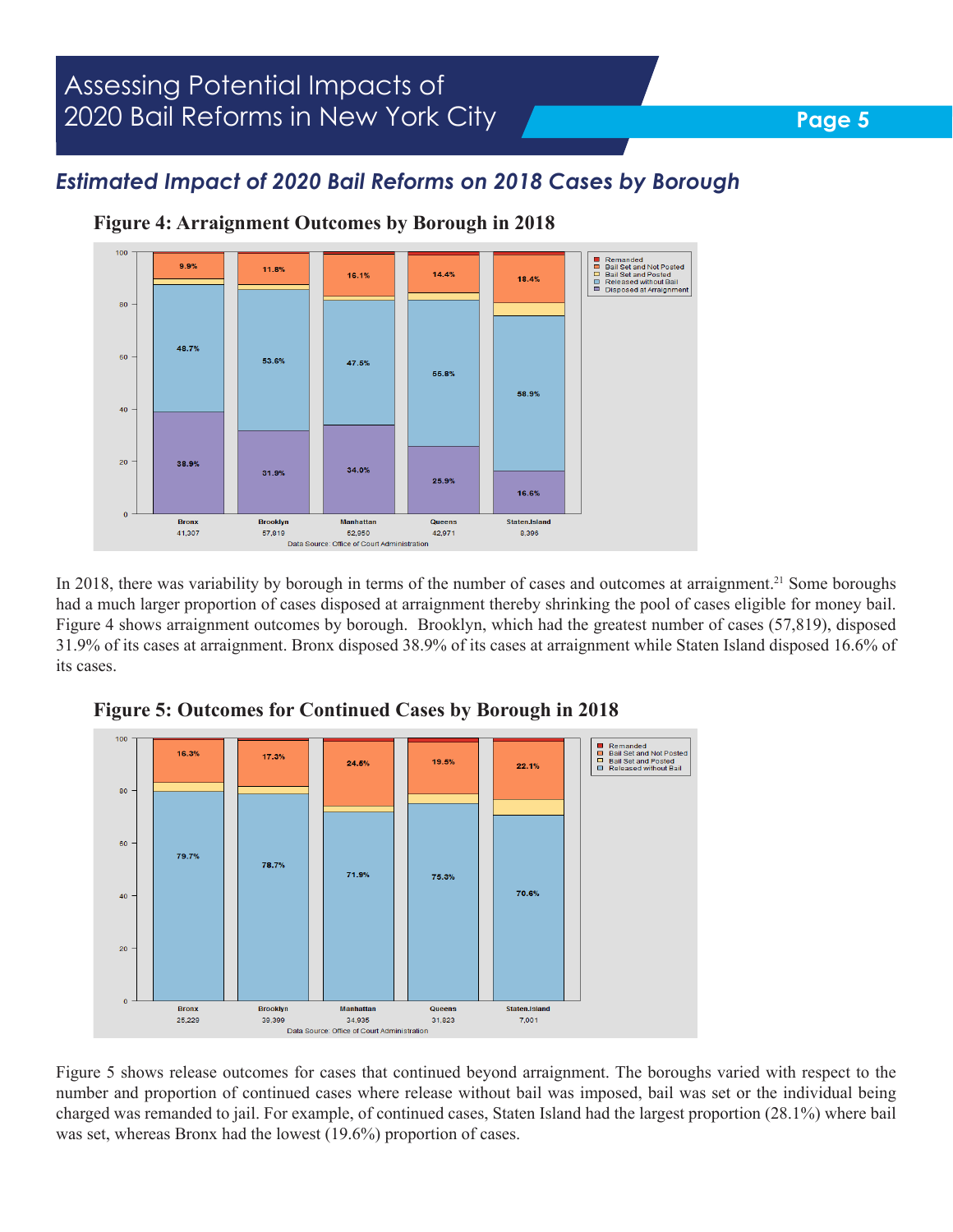

#### **Figure 6: Actual and Estimated Number of Cases with a Release without Bail by Borough in 2018**

Figure 6 shows the number of actual releases as well as estimated releases in 2018. Even though Staten Island had the largest proportion of cases with bail set, Manhattan would have been the most impacted by 2020 Bail Reforms due to the volume and types of cases. Had the 2020 Bail Reforms been in place in 2018, an additional 19.4% of Manhattan's cases would have resulted in release without bail compared to 11.1% in Brooklyn. In terms of volume, this translates to an additional 6,748 cases for Manhattan and 4,360 cases for Brooklyn.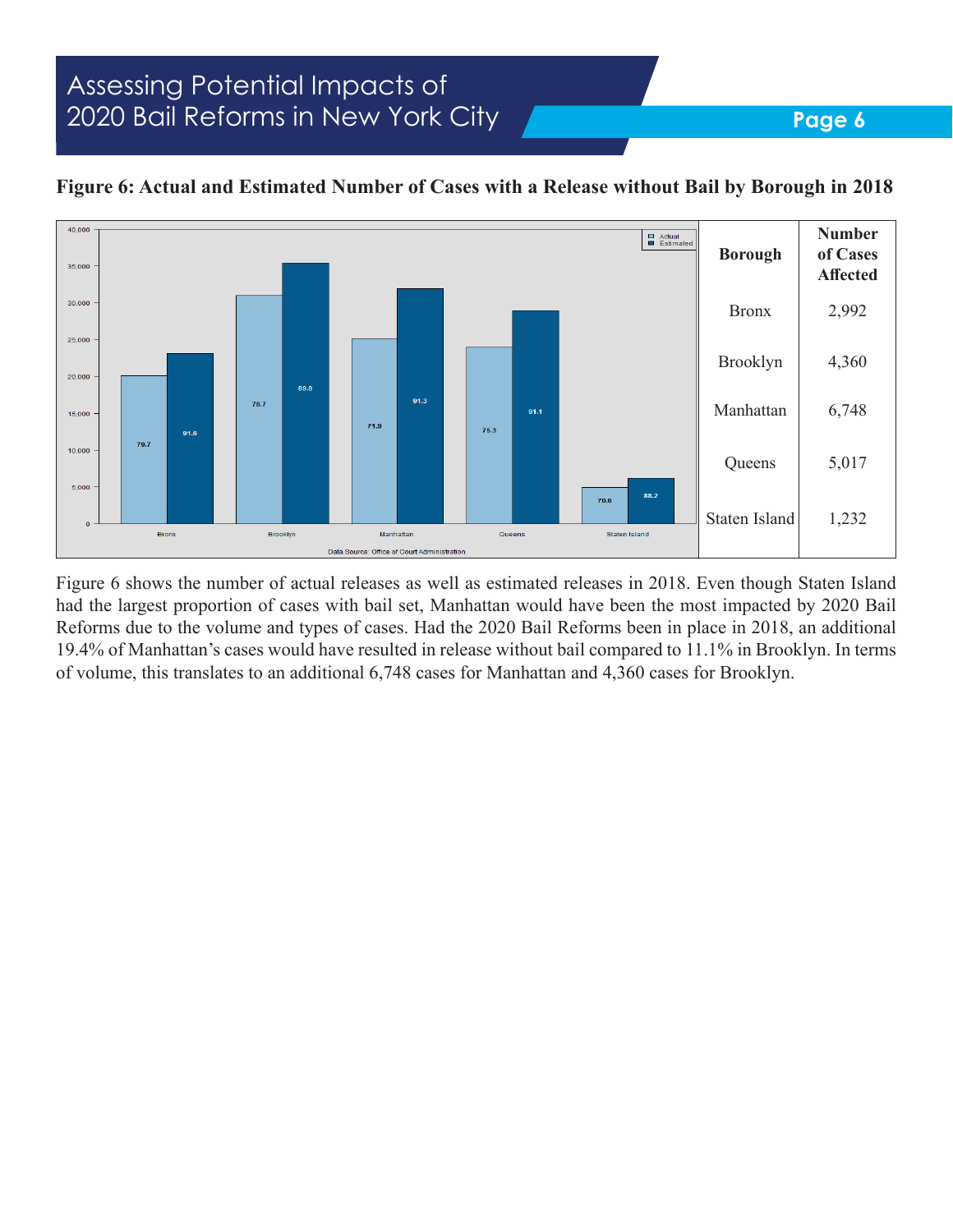#### **CONCLUSION**

Researchers, practitioners, and policymakers should closely track the impact of the 2020 Bail Reforms to ensure they are achieving the intended goals. Continuous, empirical assessment following implementation of the reforms can help guard against unintended consequences. For example, the law's emphasis on non-monetary conditions and alternative forms of supervision (such as electronic monitoring) could influence judges to impose conditions or supervision that might subject an individual to a greater risk of failure when they might otherwise have posted bail and simply returned to court. As another example, the new law may not significantly reduce the number of cases where low-income people are detained pretrial due to their inability to pay bail if the courts do not have a means for meaningfully assessing financial hardship. As New York moves forward with criminal justice reform, it is imperative that we continue to closely track and measure the impacts of these reforms to ensure that they are driving fairness in our system of criminal justice and safety in communities across the State.

The **Data Collaborative for Justice (DCJ)** at John Jay College of Criminal Justice houses a group of research initiatives that raise important questions and share critical research about the criminal justice system and its role in creating safe, just and equitable communities. DCJ conducts data analysis and research on enforcement in the community, the adjudication of cases in the courts ,and the use of confinement in jails and prisons. DCJ's work has informed policy reforms, facilitated partnerships between researchers and government agencies across the country, spurred new scholarly research on lower-level enforcement, and been cited extensively in the press.

For more information about the Data Collaborative for Justice please go to: www.datacollaborativeforjustice.org

Any data provided herein does not constitute an official record of the New York State Unified Court System, which does not represent or warrant the accuracy thereof. The opinions, findings, and conclusions expressed in this publication are those of the authors and not those of the New York State Unified Court System, which assumes no liability for its contents or use thereof.

This report was made possible by generous funding from Arnold Ventures. The opinions, finding, and conclusions expressed in this publication are those of the authors and not those of Arnold Ventures.

#### **Questions for Future Research**

The analyses contained in this brief provide context for understanding the potential impacts of the bail reforms that will go into effect at the beginning of 2020. There are additional empirical questions about the reforms that are worthy of study, including:

- 1. How will judges assess an individual's ability to pay bail in those cases where bail is still permitted and how will this influence the number and proportion of cases where bail is set as well as the amount of bail set?
- 2. Will judges set bail more frequently in cases where the legislation specifically permits it and thus, to some extent, offset the expected reductions in the number of cases where money bail is set?
- 3. Will case outcomes including dispositions and sentences change as a result of more people being released without bail?
- 4. Given that more people will be released pending disposition of their case, rather than detained pretrial due to failure to pay bail, will court appearance rates be impacted?
- 5. How will the 2020 Bail Reforms impact jail populations in New York City and around the State?<sup>22</sup>

DCJ is grateful to the following individuals and organizations for their thoughtful guidance and feedback on this brief: Chief Administrative Judge Lawrence Marks, Justin Barry, Karen Kane, and Carolyn Cadoret at the Office of Court Administration; Mike Rempel at the Center for Court Innovation; Nitin Savur at the District Attorney of New York; Aubrey Fox and Richard Peterson at the New York City Criminal Justice Agency; and Lucy Lang at the Institute for Innovation in Prosecution.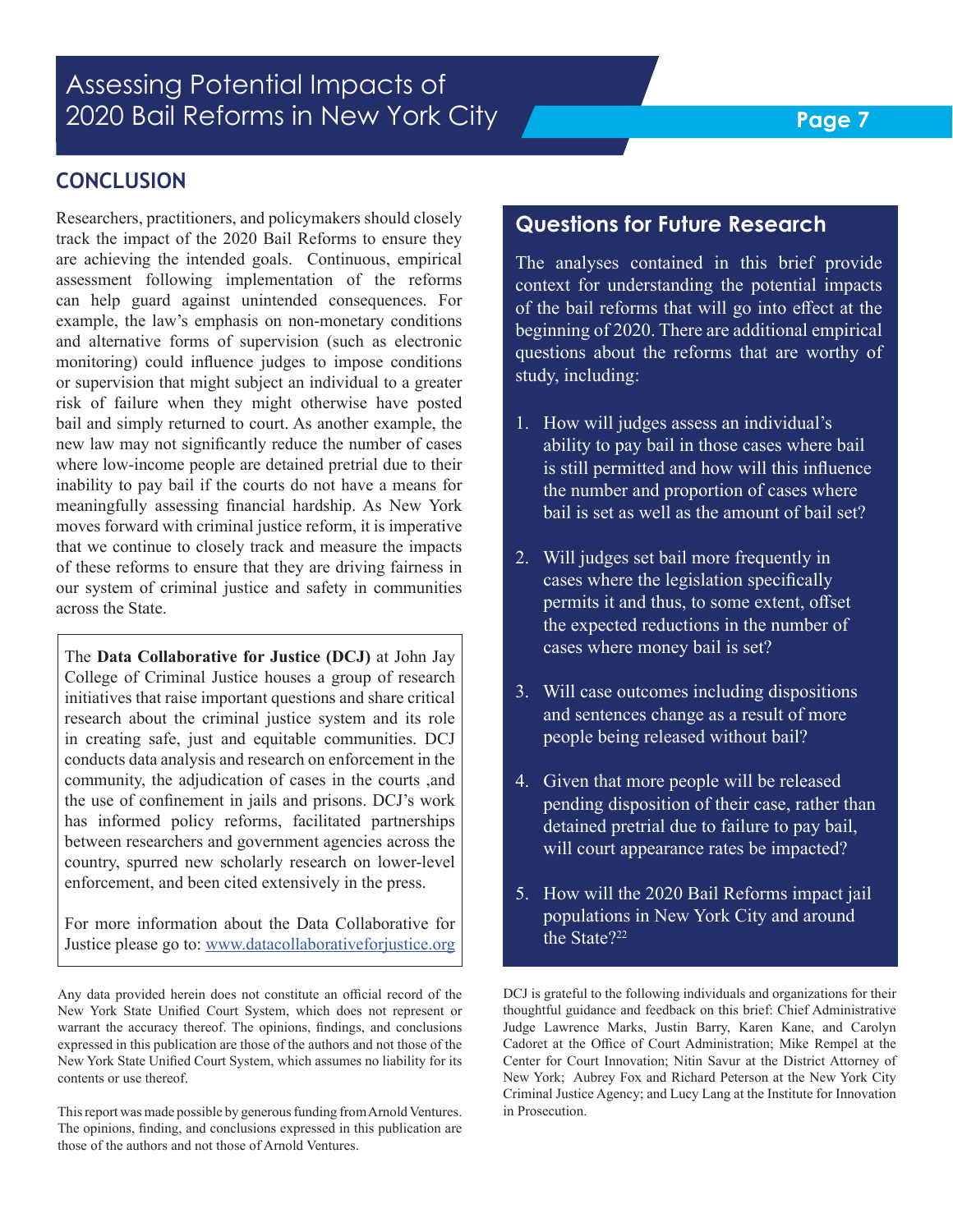#### **Endnotes**

- 1 S.1509C, 2019 Reg. Session (NY, 2019)
- 2 Release on recognizance (ROR) means that an individual " . . . promise[s] to return for future dates without posting any bail." New York State Unified Court System (n.d.). *Retrieved from:* https://www.nycourts.gov/courthelp/Criminal/arraignments.shtml
- 3 New York's Criminal Procedure Law defines a desk appearance ticket (DAT) as "a written notice issued and subscribed by a police officer or other public servant. . . directing a designated person to appear in a designated local criminal court at a designated future time in connection with his alleged commission of a designated offense" (NY CLS CPL § 150.10. Appearance ticket; definition, form and content). Unlike a custodial arrest, which usually involved detainment of the arrested individual for up to 24 hours before arraignment, an individual who receives a DAT is generally released from a local precinct within several hours of being arrested and directed to appear for arraignment in several weeks or months. The 2020 Criminal Justice Reforms alter the laws governing DATs such that, starting in January 2020, police will be required to issue DATs for all crimes except for A, B, C, D, and certain E felonies (e.g. sex crimes and domestic violence cases) or when certain conditions are met (e.g., individual has open warrants, has failed to appear in the last two years, identity cannot be verified, an order of protection may be issued, individual's driver license may be suspended or revoked) *See* NY CLS CPL § 150.20. Appearance ticket; when and by whom issuable [Effective January 1, 2020].
- 4 A total of \$192,865,400 in bail was set for the 20,349 cases in 2018 that would no longer be eligible for bail in 2020. The amounts ranged from \$100 to ~\$15 million. All bail calculations in this brief exclude \$1 bail amounts which typically represent holds rather than actual bail set.
- 5 Arraignment is the stage of a criminal proceeding when an individual first appears in court so that a prosecutor may formally file charges and a judge can determine what restrictions (e.g., pretrial detention) or requirements (e.g., the payment of bond), if any, are necessary to assure that individual will return to court to conclude their case. The Mayor's Office of Criminal Justice provides a helpful overview of the criminal case process ("Anatomy of the Criminal Justice System"): https://criminaljustice.cityofnewyork.us/data\_stories/anatomy-of-the-criminal-justice-system/
- 6 In Manhattan, bail was set in amounts ranging from \$100 to \$2 million. In Queens, bail was set in amounts ranging from \$100 to \$3 million. In Brooklyn, bail was set in amounts ranging from \$100 to ~\$15 million. In the Bronx, bail was set in amounts ranging from \$200 to \$500,000. In Staten Island, bail was set in amounts ranging from \$250 to \$500,000.
- 7 Certain misdemeanor offenses, including misdemeanor sex offenses, criminal contempt (generally involving criminal misconduct in and around courts), and violations of orders of protection in domestic violence cases are excluded under the statute. Individuals charged with these misdemeanors are still eligible for bail but not for remand. *See* NY CLS CPL § 510.10. Securing order; when required; alternatives available; standard to be applied. [Effective January 1, 2020].
- 8 Certain non-violent felony charges, including those relating to witness intimidation/tampering, operating as a major trafficker, conspiracy (second degree), money laundering (first and second degree), criminal contempt (first and second degree), sex offenses involving a minor, and luring a child are all excluded under the statute. Individuals charged with these non-violent felonies are still eligible for bail. *See* NY CLS CPL § 510.10. Securing order; when required; alternatives available; standard to be applied. [Effective January 1, 2020].
- 9 The revised bail statute prohibits the imposition of bail for those charged with burglaries which involve unlawful entry into a "building that is a dwelling" (NY CLS Penal § 140.25(2). Burglary in the second degree) or for robberies in the second degree, which cover the forcible stealing of property when aided by another person, when the stealing results in physical injury to someone not participating in the crime, when a firearm is displayed during the commission of the robbery or when the property stolen is a motor vehicle (NY CLS Penal § 160.10. Robbery in the second degree.) *See* NY CLS CPL § 510.10. Securing order; when required; alternatives available; standard to be applied. [Effective January 1, 2020].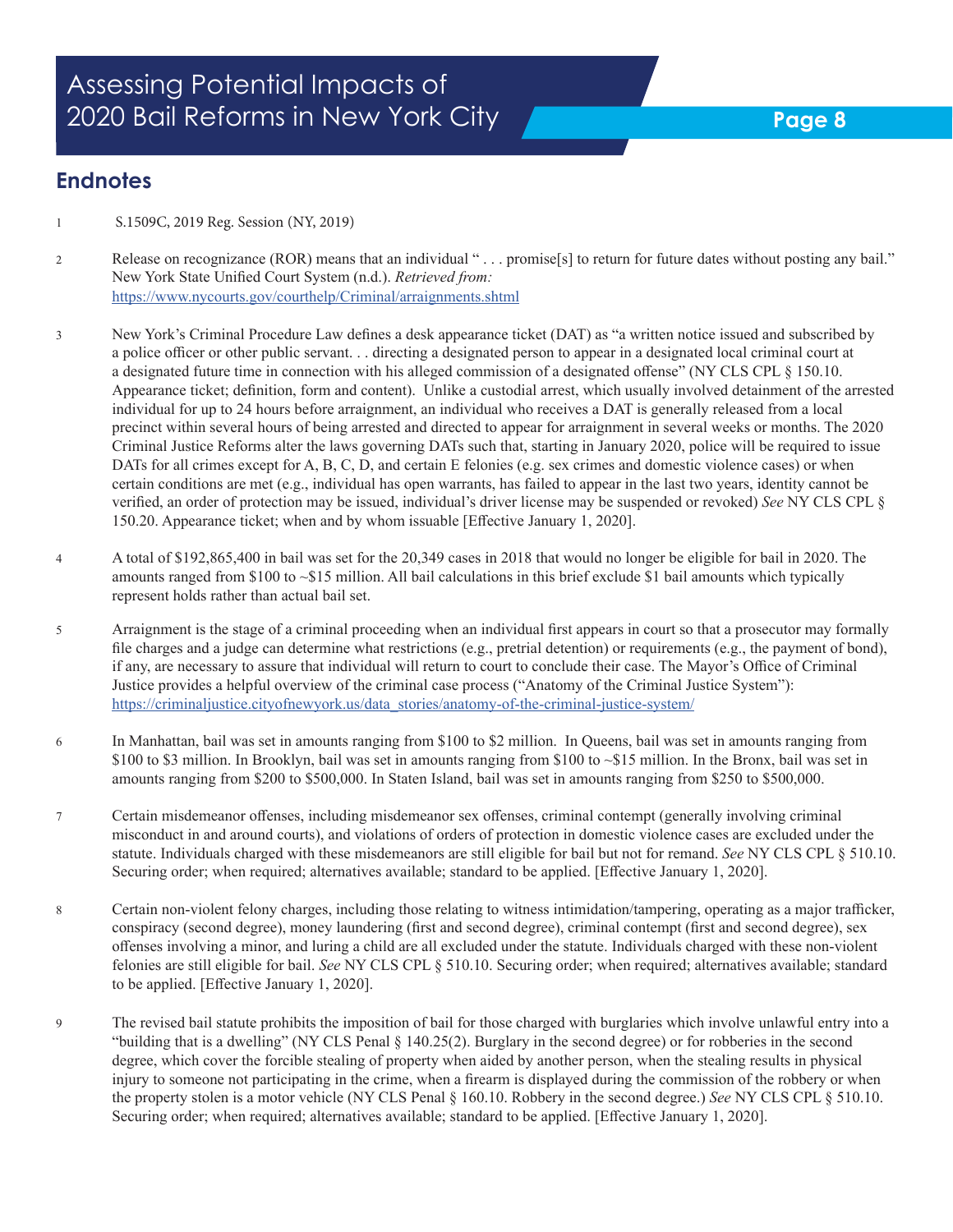- 10 NY CLS CPL § 510.10. Securing order; when required; alternatives available; standard to be applied. [Effective January 1, 2020]
- 11 NY CLS CPL § 510.10. Securing order; when required; alternatives available; standard to be applied. [Effective January 1, 2020]
- 12 NY CLS CPL § 510.10. Securing order; when required; alternatives available; standard to be applied. [Effective January 1, 2020]
- 13 For a full list of the information the court is required to consider in effectuating the law's requirement for the least restrictive manner of pretrial release necessary to assure court appearance, please *see* NY CLS CPL § 510.30. Application for securing order; rules of law and criteria controlling determination. [Effective January 1, 2020]
- 14 NY CLS CPL § 510.30. Application for securing order; rules of law and criteria controlling determination. [Effective January 1, 2020]
- 15 NY CLS CPL § 510.20. Application for a change in securing order. [Effective January 1, 2020]
- 16 Michael Rempel, Director of Jail Reform at the Center for Court Innovation, estimates that, in 2018, approximately 1,980 cases originated as indictments in Supreme Court (personal communication, July 2, 2019). DCJ is grateful to Mr. Rempel for his assistance in providing this information.
- 17 Patten, M., Hood, Q. O., Low-Weiner, C., Lu, O., Bond, E., Hatten, D., & Chauhan, P. (2018, December). Trends in Misdemeanor Arrests in New York, 1980 to 2017. New York: New York
- 18 The most common dispositions at arraignment are Pled Guilty, ACD, and Dismissed. Notably, felony cases cannot be disposed at arraignment.
- 19 An Adjournment in Contemplation of Dismissal allows a court to defer the disposition of a case for between six months and a year and, if the defendant does not engage in criminal conduct or violate terms set by the court during that time, the case will be dismissed without a conviction.
- 20 Following implementation of the 2020 Criminal Justice Reforms, it is possible that the proportion of cases disposed of at arraignment may change as a result of changes to the law with respect to desk appearance tickets (which police will be required to issue instead of making a custodial arrest for most misdemeanors and non-violent felony arrests) as well as discovery practices (prosecutors will no longer be permitted to offer pleas absent disclosure of all discovery materials).
- 21 Given that felony cases cannot be disposed at arraignment, boroughs with higher rates of felony cases will have lower rates of disposed at arraignment.
- 22 For discussion of potential impacts of bail reform on the New York City jail population *see* Rempel, M. & Rodriquez, K. (2019). Bail Reform in New York: Legislative provisions and implications for New York City, New York: Center for Court Innovation.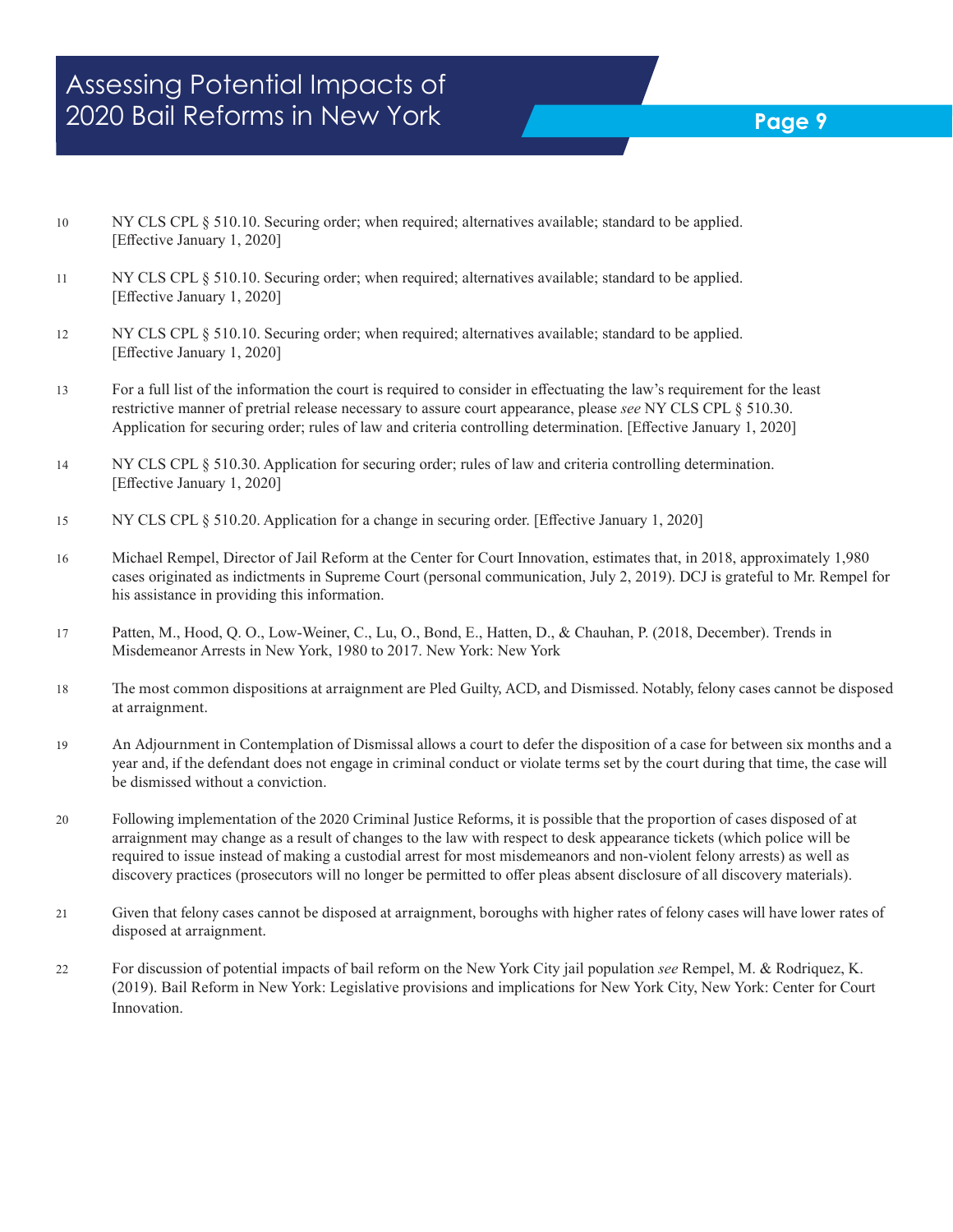#### **APPENDIX: Analyzing the Impact of 2020 Bail Reforms on Cases from 2005 through 2018**

Approximately 4.4 million cases were arraigned in New York City from 2005 to 2018. The total number of arraignments has decreased considerably from a high of 358,933 in 2009 to 203,443 in 2018. Figure 7 shows arraignment outcomes over time. Between 2005 to 2015, the most common outcome at arraignment was that the case was disposed, with a peak of 49.6% of cases in 2009. Starting in 2016, the most common disposition was release without bail (most often ROR) ranging from 41.6% in 2016 to 51.7% in 2018.





**Figure 8: Outcomes for Continued Cases (2005-2018)**



Figure 8 shows the outcomes for continued cases. From 2005 to 2018, the proportion of cases released without bail increased from 60.2% (96,503 cases) in 2005 as compared to 76.0% (105,161 cases) in 2018.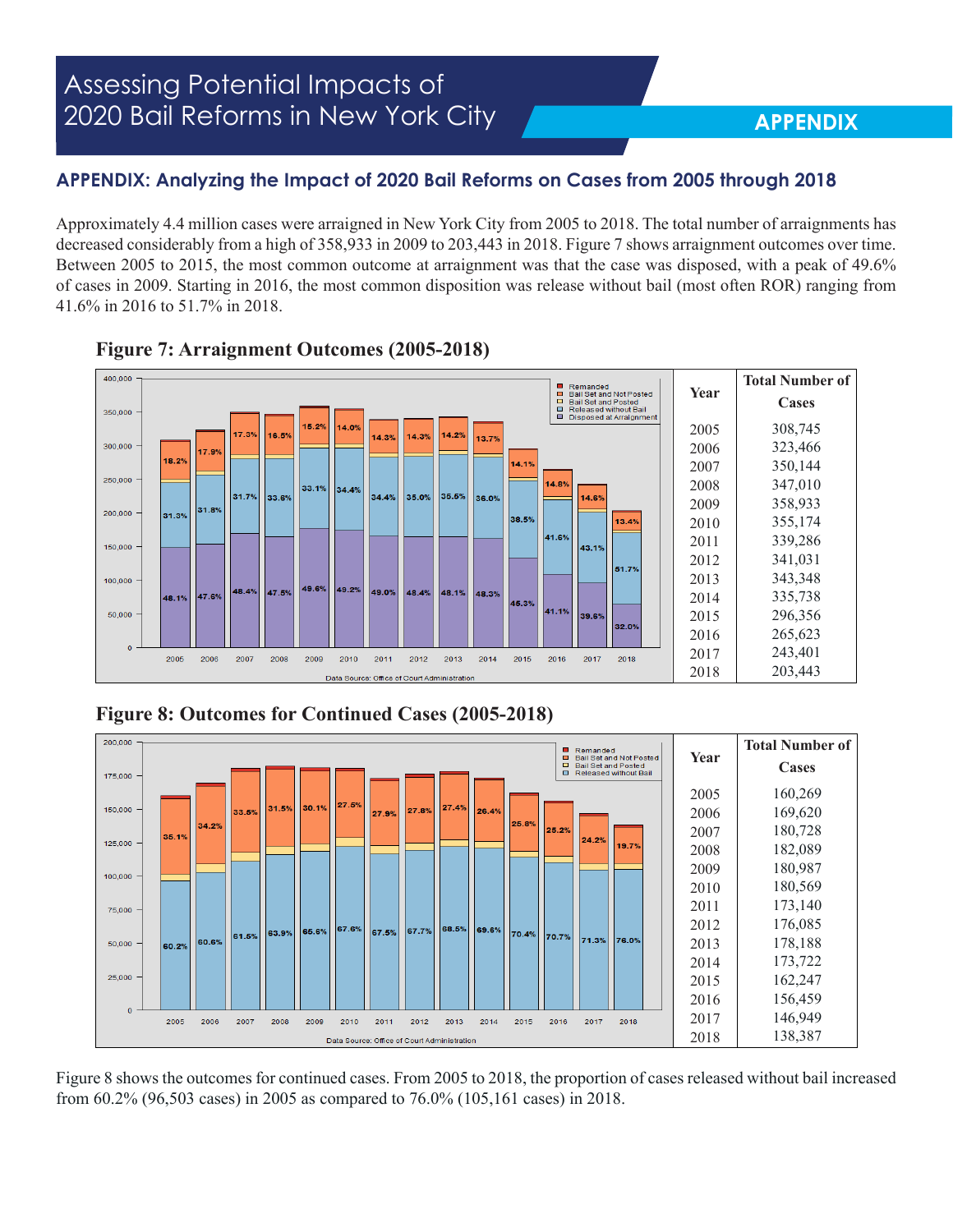#### **APPENDIX**



#### **Figure 9: Actual and Estimated Number of Cases with a Release without Bail (2005-2018)**

Figure 9 shows the number of actual releases as well as estimated releases had the 2020 Bail Reforms been in place from 2005 to 2018. The actual release represents all cases where there was a release without bail. The estimated release represents cases that would have been eligible for mandatory release under the new law. If the new law had been in place, 555,715 additional cases would have required release from 2005 to 2018.